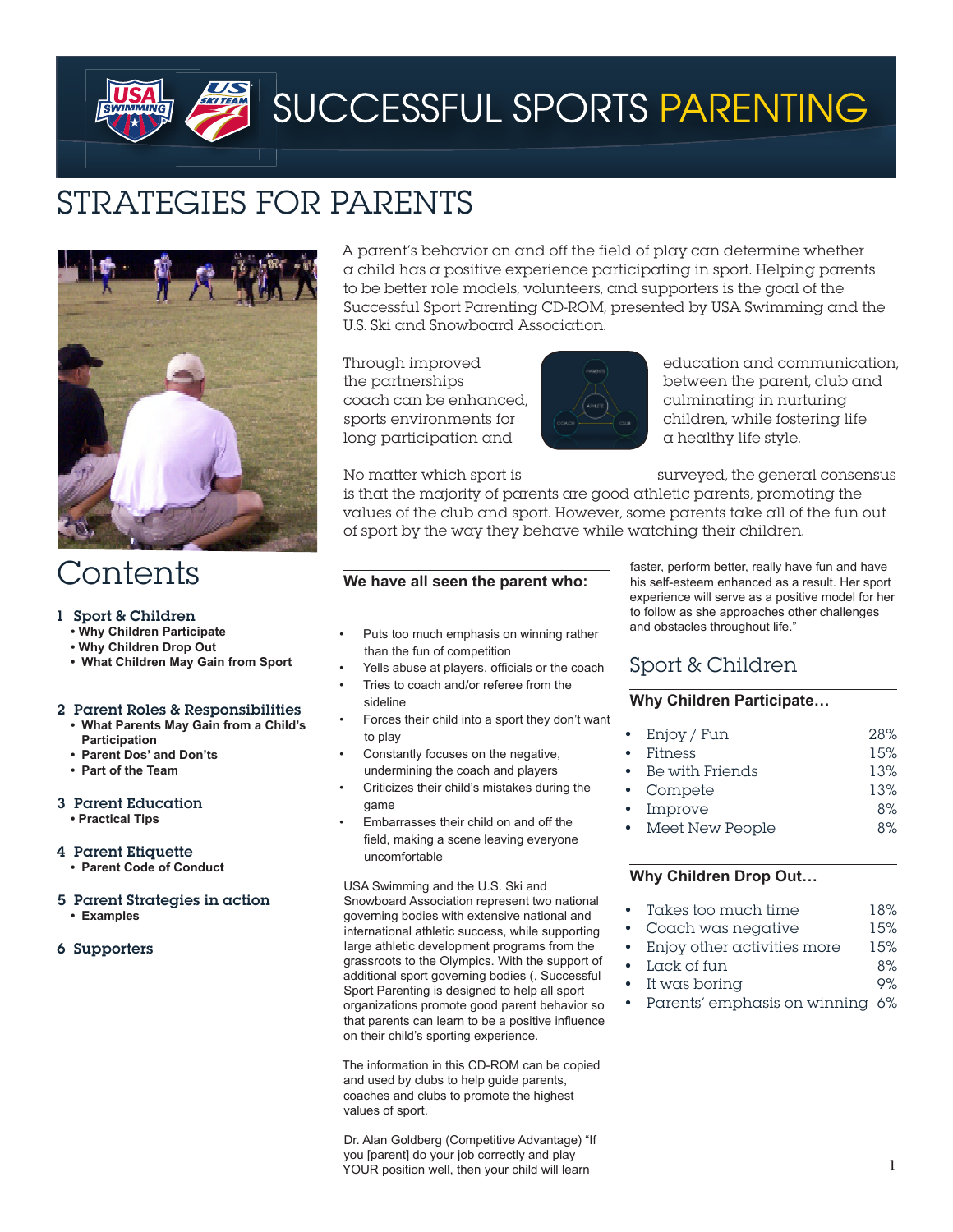# Strategies For Parents

## What Kids May Gain…

## **Physical Benefits:**

- Improve fitness, strength, flexibility, and coordination
- Improve general health
- Weight management
- Develop a wide range of motor skills
- Establish healthy behaviors that young people will carry throughout their lives

## **Social Benefits:**

- Develop communication and interpersonal skills
- Develop leadership and co-operation skills
- Create lasting friendships
- Increase interest in accepting responsibilities
- Learn to deal with winning and losing
- Provide a vehicle for responsible risk-taking

## **Personal Benefits:**

- Enjoyment factor  $-$  it's fun!!
- Improve self-esteem and confidence
- Improve ability to concentrate: potentially facilitating better academic performance
- Learn self-discipline, commitment and responsibility
- Learn organizational skills and how to share
- Learn how to deal with pressure and stress
- Encourage health related behaviors i.e. better eating habits, less likely to smoke

## What Parents May Gain …

- Play a larger role in children's lives by sharing of their experiences.
- Appreciate that children are having fun, being active and healthy
- Healthy children may equal a reduction in medical costs
- Security in knowing where your children are, that they are being supervised and having fun
- Children who are involved in sport tend to stay in school longer and get better grades
- Assist in developing behaviors that will encourage life long health and well-being

## Parent Roles & Responsibilities

## **Parent "Do's" …**

- Provide love and support regardless of the sport outcome.
- Make your child responsible for his/her sport preparation (e.g., equipment ready, practice time, etc.)
- Have realistic expectations and keep success in perspective
- Expose child to many different sports and activities
- Hold your child accountable for poor behaviors during sporting events
- Provide an appropriate push when your child is reluctant or unmotivated
- Emphasize the importance of hard work.
- Provide transportation, financial, & logistical support
- Recognize and encourage your child when he or she does something right
- Show interest, enthusiasm, and support for your child and team
- Be in control of your emotions
- Thank the coaches, officials, and other volunteers who conducted the event
- Remain in the spectator area during competitions
- Help make sport fun

## **Parent "Don'ts"…**

- Criticize my child for his or her sport performance
- Critique your child immediately following the sporting event or during the car ride home
- Allow sport to dominate your child's life
- Exert pressure to win
- Treat your child differently dependent upon whether he or she won or lost
- Put your interests ahead of your child's in sport
- Getting too "caught up" in sport and making it over-important
- Belittle the opponent's talent or preparation
- Make all the decisions for your child
- Advise the coach on how to do the job
- Make insulting comments to athletes, parents, officials, or coaches of other teams=
- Drink alcohol at sports events or come to one having drunk too much

## What Kids Want…

## **This is what kids have told us they want from their parents:**

- Support and encouragement
- To let them know you are proud of them
- Watch them play
- Praise for their efforts
- Understand their sport and show an interest in being involved
- Have realistic expectations of their abilities

#### **What kids don't want from their parents:**

- To yell at them during or after the game Swearing
- Abuse of the referee or coach
- Being pushy and pressuring
- **Being critical**

## **What kids want from sport:**

- • Have fun
- Learn and improve
- Be with their friends

#### Other Resources:

- "Parents: Keeping the Fun in Sport"
- "How to be a Winning Parent: A Parent's and Coach's Guide for 'Winning' in the Youth Sports Game"

#### *"Parenting My Champion: Getting Started"* (From US Tennis Association, used with permission)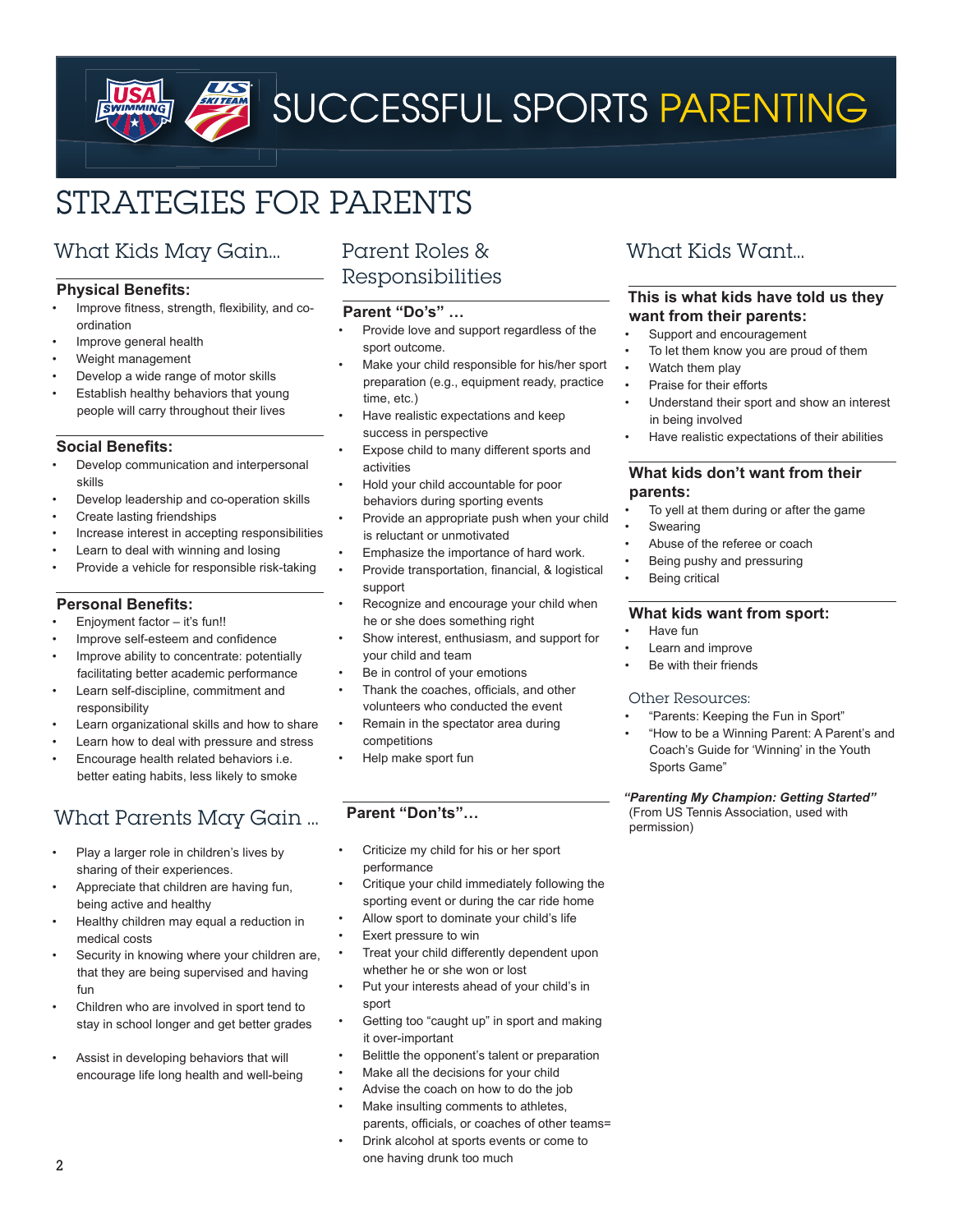# Strategies For Parents

## PARENT BEHAVIOR CHECKLIST

**SKITEAN** 

Rate on a 1 to 5 scale the questions below relative to your parenting of your child in sport. Think about how your child or your child's coach would rate you. When finished, total the ratings to assess how effective you are in being a youth sport parent.

| $\overline{2}$                                                                                                                     | $\mathbf{3}$                                                                       | 4<br>5                                                                                               |  |  |  |
|------------------------------------------------------------------------------------------------------------------------------------|------------------------------------------------------------------------------------|------------------------------------------------------------------------------------------------------|--|--|--|
| « NOT LIKE ME                                                                                                                      |                                                                                    | CHARACTERISTIC OF ME »                                                                               |  |  |  |
|                                                                                                                                    |                                                                                    |                                                                                                      |  |  |  |
| 1. Do I emphasize the development of my child and<br>having fun more than winning?                                                 |                                                                                    | 14. Do I encourage my child to seek out new<br>challenges and opportunities?                         |  |  |  |
| $\frac{1}{2}$ 2. Do I have expectations that are realistic for my<br>child as an athlete?                                          |                                                                                    | -15. Do I avoid exerting pressure to win?                                                            |  |  |  |
| -3. Do I rarely criticize my child for his/her sport?                                                                              | -16. Do I model an active lifestyle?                                               |                                                                                                      |  |  |  |
| $\_\_\_\$ 4. Do I allow my to child to be responsible for his                                                                      | _ 17. Do I emphasize core values like 'if you are going<br>to do it, do it right?' |                                                                                                      |  |  |  |
| sport preparation (meaning I do not do everything<br>for my child including carrying bags, getting water,<br>preparing equipment)? | 18. Do I provide transportation, financial, and<br>logistical support?             |                                                                                                      |  |  |  |
| _6. Do I avoid trying to coach my child?                                                                                           |                                                                                    | - 19. Do I provide considerable encouragement by<br>recognizing what my child does right?            |  |  |  |
| - 6. Do I provide love and support regardless of the<br>performance outcome?                                                       | - 20. Do I try to make the sport fun?                                              |                                                                                                      |  |  |  |
| -7. Do I emphasize the importance of hard work with<br>my child?                                                                   |                                                                                    | - 21. Do I avoid focusing the majority of our<br>conversations at home on the child's sport?         |  |  |  |
| -8. Do I expose my child to different sports?                                                                                      |                                                                                    | = 22. Do I act calm and confident in my child as he or<br>she competes?                              |  |  |  |
| - 9. Do I keep success in perspective?                                                                                             |                                                                                    | - 23. Do I avoid considering my child's sport as an                                                  |  |  |  |
| _ 10. Do I display a positive and optimistic parenting<br>style?                                                                   |                                                                                    | investment and that I should receive something in<br>return?                                         |  |  |  |
| 11. Do I avoid allowing my child's sport to dominate<br>my child's entire life?                                                    |                                                                                    | - 24. Do I treat my child the same following wins and<br>losses?                                     |  |  |  |
| 12. Do I hold my child accountable for poor or<br>unsportsmanlike behaviors?                                                       |                                                                                    | _ 25. Do I provide my child ample opportunity and<br>resources to be successful in his or her sport? |  |  |  |
| 13. Do I appropriately push my child when he or she<br>is lazy and does not work hard?                                             |                                                                                    | - 26. Do I allow my child some "say" in sport-related<br>decisions?                                  |  |  |  |
|                                                                                                                                    |                                                                                    |                                                                                                      |  |  |  |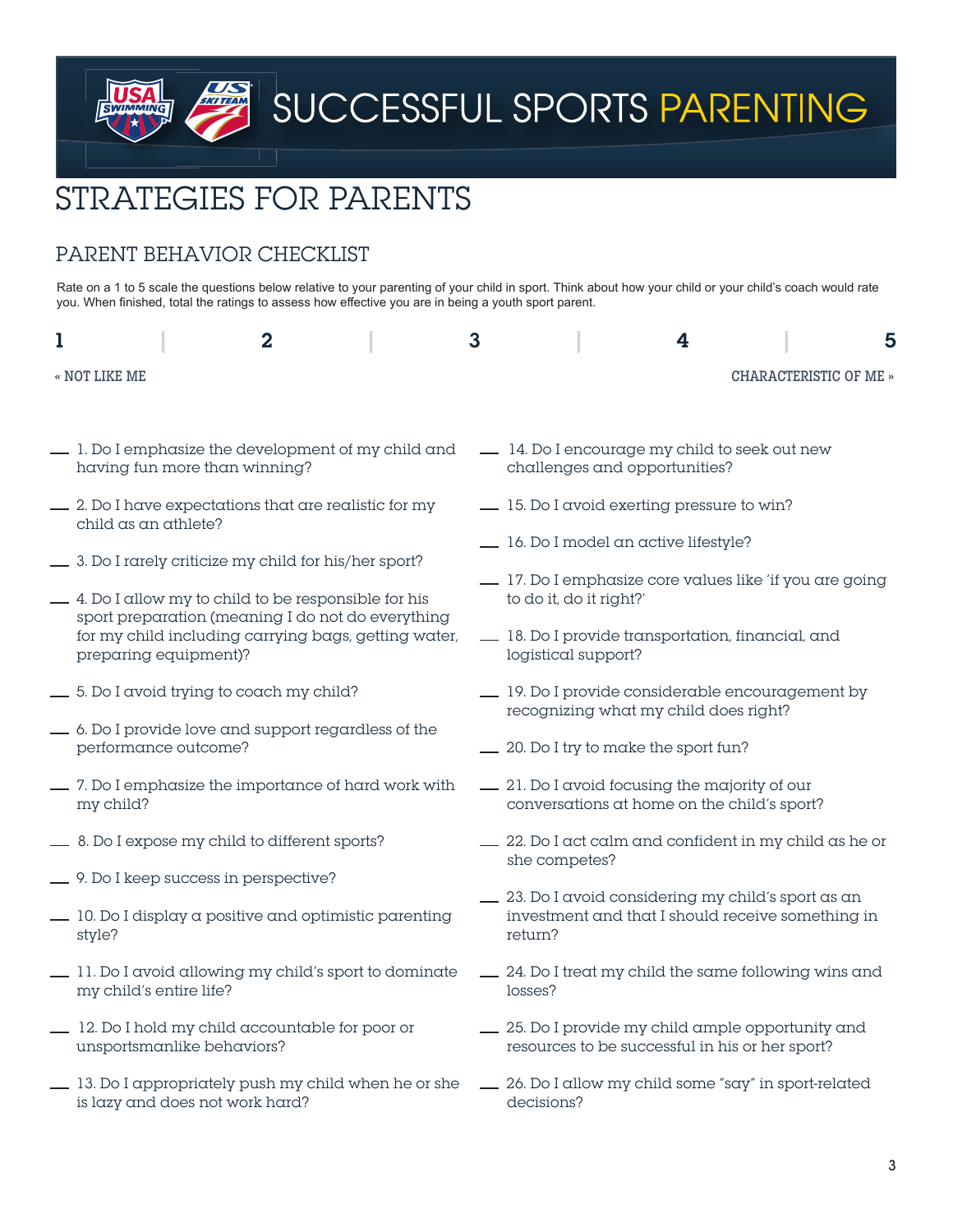## Strategies For Parents

- $\frac{1}{27}$ . Do I attempt to keep my own interests in the sport secondary to my child's?
- 28. Do I avoid getting caught up in the sport and making it over-important?
- 29. Do I consider my child my son or daughter first, and an athlete second?
- 30. Do I avoid critiquing my child immediately following the competition or during the car ride home?

| $T\cap T \Delta T$ |  |  |  |
|--------------------|--|--|--|
| SCODE              |  |  |  |

- 150-150 Great job mom/dad! You are parenting your child's athletic participation very effectively. Keep doing what you're doing!
- 120-134 You are very effective in parenting your child in sport. Find any items that you scored 3 or below and set a goal to improve.
- 105-119 At times you are effective parenting your child in sport, but there are some behaviors that may be negatively influencing your child's experience. Review your ratings and then set a goal to improve scores below a 3.
- **90-104** There is a good chance that you are negatively influencing your child's experience. Review your ratings and then read the sport parenting tips on the CD. This will help you develop ideas for improving your child's experience.

## **89 and**

**BELOW** You are negatively influencing your child's experience. It is important that you think about your child's goals and why he or she participates in the sport. Reflect on your perspective of the sport and how it differs from a healthy perspective of developing the child and having fun. Please review the sport parenting tips on the CD, and set a goal every week to improve as a sport parent

## Are You a Pressure Parent?

**The following survey has been taken from the Amateur Swimming Association of Great Britain. If you answer yes to one or more of these questions, you may be in danger of pressuring your child. It is important to remember that the parents' role is critical and should be supportive at all times to ensure a positive experience for your child.**

- $\frac{1}{15}$  1.Is winning more important to you than it is to your child?
- 2.When your child has a poor swim, is your disappointment, such as through body language or vocal tones, obvious?
- 3.Do you feel that you are the one to have to "psyche" your child up before competition?
- 4.Do you feel that winning is the only way your child can enjoy the sport?
- 5.Do you conduct "post mortems" immediately after competition or practice?
- 6.Do you feel that you have to force your child to go to practice?
- 7.Do you find yourself wanting to interfere with coaching and instructions during practice or competition thinking that you could do better?
- 8.Do you find yourself disliking your child's opponents?
- 9.Are your child's goals more important to you than they are to your child?
- 10. Do you provide material rewards for performance?

## **Parents as Part of the Team…**

"Be an involved parent, what can you do to support your child's sport and club? Become part of the team – volunteer. All sports require a significant number of volunteers (usually parents) in order for the sport to function and to host competitive events, no matter the level of play. It all begins by choosing a program (sport) to fit the child. The next step is to attend the parent meetings to understand how the club functions and what volunteer opportunities are available for parents. All sport organizations survive on the good will and spirit of those parents and supporters who love athletics and are motivated to provide children with a healthy sport experience"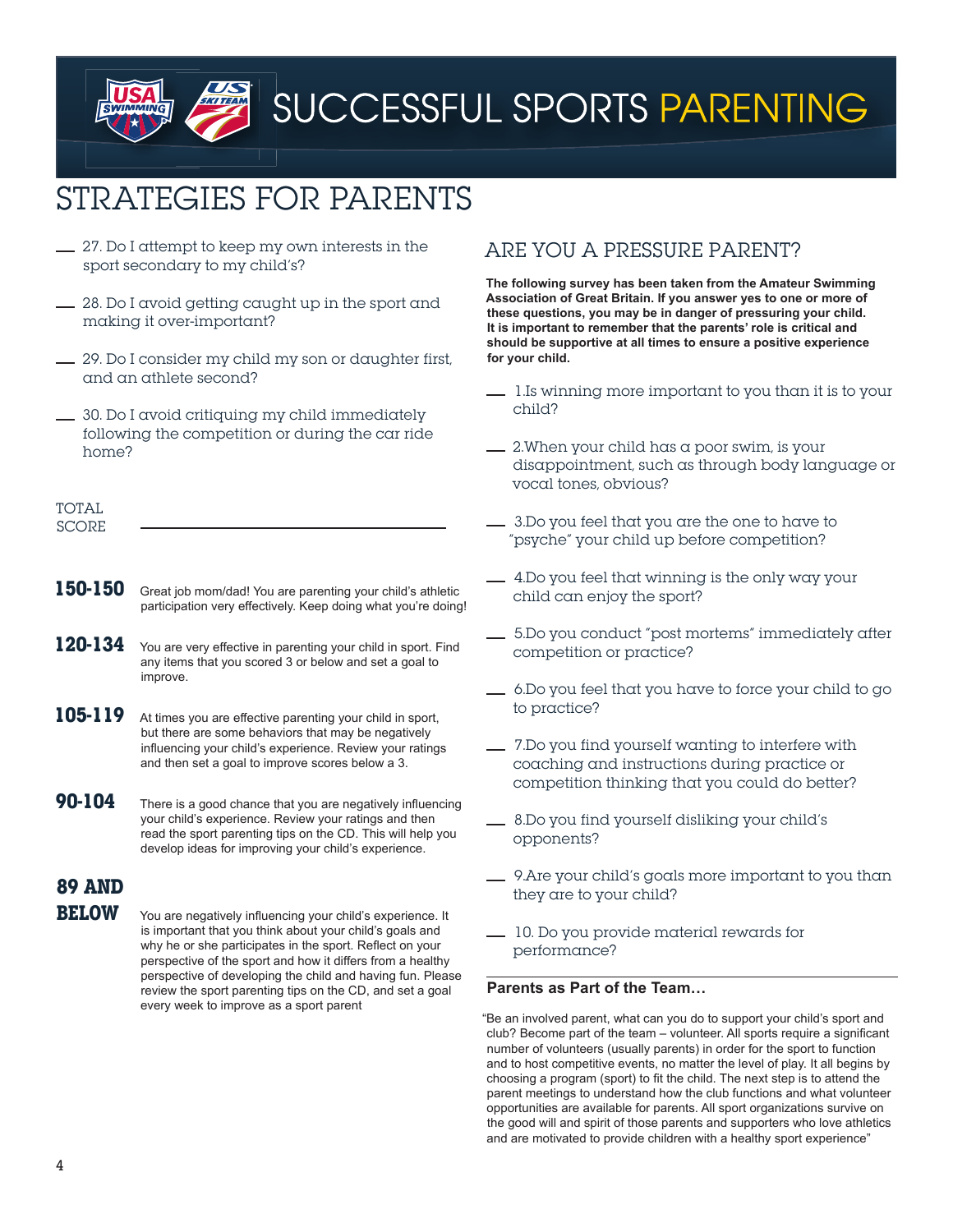## Strategies For Parents

## Your Role on Your Team… Why is it always me?

- Leaders 2%
- Doers 5-10%
- Do Somethingers 15-20%
- Belongers 68-78%

#### **Other Resources:**

• "How Can You Help Your Child's Team"

## Parent Education

#### **Education…**

The parent tips presented here are just that, brief ideas to help parents better understand their athletes and how parents could act around their children, both on game day and away from the club.

## Game Day Tips for Parents…

## **Before the Game:**

- Tell your child you love them regardless of outcome.
- You don't need to tell your child that winning doesn't matter because they know it has some meaning. Instead, help them to develop a healthy competitive attitude for trying hard and having fun.
- Tell your child to "go for it, give it your best shot and have fun".

## **During the game:**

- Don't yell instructions at your child during the game. The coach has given them instructions and their teammates are also calling out to them; too much input is confusing.
- Cheer and acknowledge good play by both teams.
- Never criticize a mistake, only make motivational comments.
- Respect the decisions made by the officials. Your child will learn to respect authority by seeing you do the same.

## **After the game:**

- Thank the officials and the coach
- Thank the other team for a good game Congratulate your child and their teammates
- on their efforts
- Compliment individual players on good plays they made during the game.
- Focus on the way your child played rather than winning or losing.
- If your child is upset with losing, help them not to focus on the outcome.

## **During the car ride home:**

- Point out a good play your child made during the game.
- Avoid criticizing or correcting mistakes
- Ask questions like:
- Did you have fun?
- Did you give it your best effort?
- What did you learn from the game?
- What was the best play you made and how did it feel?
- Remember it is more important to be a good person than be a good anything else.

## Other Resources:

"Parenting my Champion: Developing Talent: Recommended Guidelines for Successful Sport Parenting"

Parents are encouraged to review all the materials presented in the "Parents" section of the CD, as well as those areas devoted specifically to the club and coach. Within the Parent's Section of the CD there are categories focused on Growth and Development, Physical Well-being, Competition and Training, and Balance and Support. Each one contains a wealth of detailed information, as well as examples from a variety of sports and clubs.

## PARENT ETIQUETTE

## **On Etiquette…**

The negative behavior of a small minority of parents has resulted in the adoption of "Parent Code of Conduct" by a wide variety of sport governing bodies. Both USA Swimming and the U.S. Ski and Snowboard Association have athlete, coach, official, and volunteer codes of conduct contained within their rules and regulations governing their respective sports. A sampling of parental codes of conduct is presented here, as well as in PDF format. In addition, a brief, bullet point summary of how parents should deal with coaches and officials is presented.

## Parent Etiquette in Sport…

Remember the Golden Rule — treat opposing players, coaches and officials the way you'd like to be treated.

## **Dealing with Coaches:**

- Parents should avoid asking a coach to clarify a decision during the course of a game. Support the coach in public, in front of other parents and fans.
- If a parent wishes to seek clarification or have a discussion with a coach after the game, then the following guidelines should be applied:
	- Allow high emotions to subside before engaging in any discussion.
	- Listen.
	- Avoid interrupting.
	- Clarify the issue.
	- Obtain closure.
	- Leave the door open for future discussion.
- Parents should leave the coaching to the coaches. Players should be able to hear the coach's instructions, from coaches only, during play, half time and practice sessions.
- Parents should find opportunities to recognise the effort their child's coach puts into developing their children and the sport. Avoid speaking negatively about the coach,
- especially in front of your child.